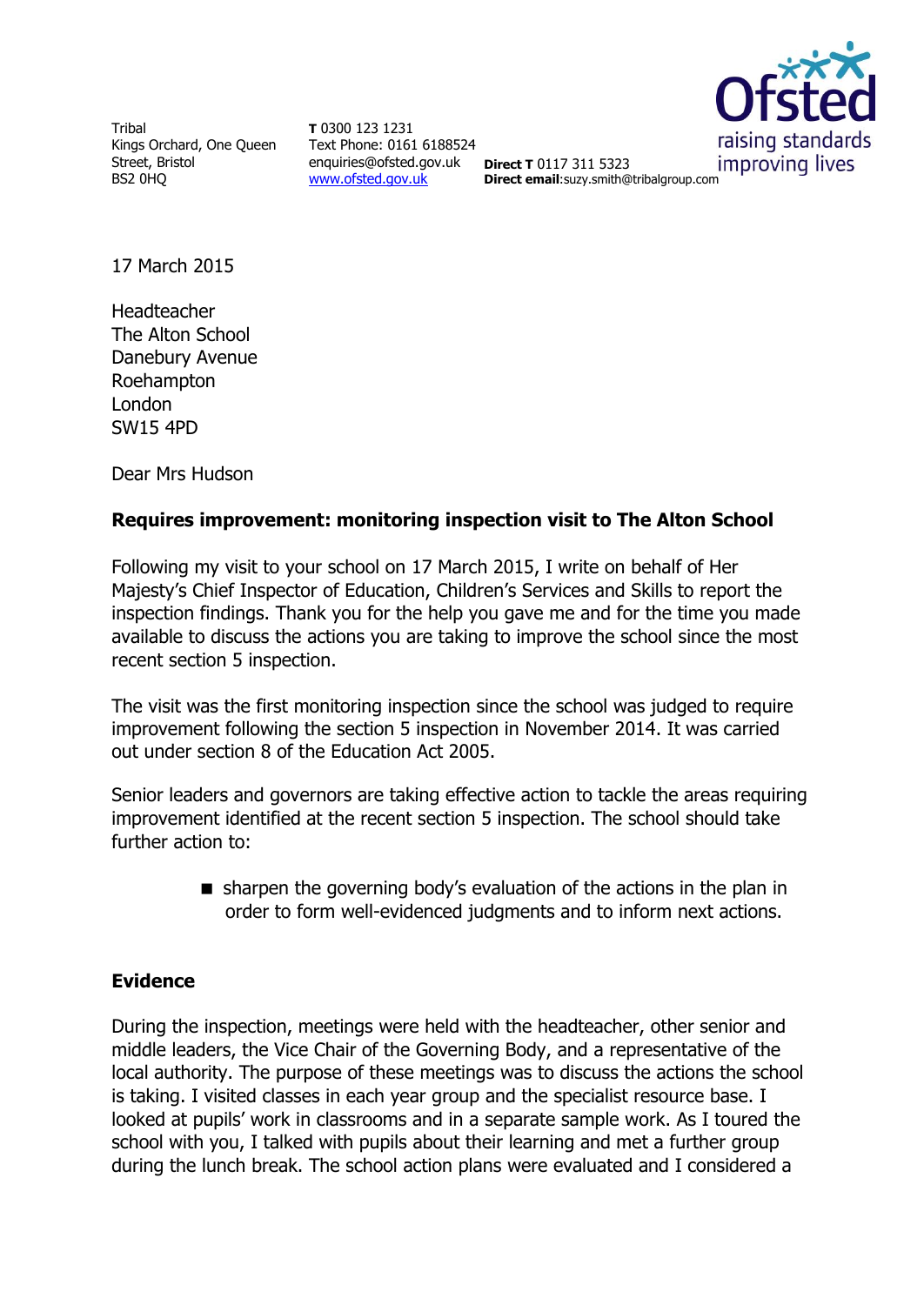

number of other documents, including records of meetings and recent information on pupils' progress.

### **Context**

Since the previous inspection, the Resource Base lead has taken up responsibility as the school's inclusion leader. The school's assessment lead has taken up responsibilities as the interim assistant headteacher. The governing body has taken steps to reconstitute and is to carry out a review of governance.

# **Main findings**

You have been quick to begin the process of addressing the areas for further improvement identified in the inspection report. You have put a plan in place which clearly sets out your expectations and the actions required to bring about improvement. The plan provides clear targets for success. Leaders and teachers know exactly what is expected of them and the plan helps them keep a sharp focus on the most important priorities.

You have ensured that leaders at all levels are clear about their responsibilities. This is leading to the greater involvement of middle leaders in working directly with colleagues to improve practice. As a result, pupils' work shows that they are beginning to improve their learning. However, the better progress seen in some books is not consistently mirrored in all classes and across all subjects. A good start had been made but further improvement is needed.

The clear guidance you have given to improve writing is helping teachers plan with greater precision. Marking is now carried out more consistently and this is helping pupils to improve their work. Teachers are making a concerted effort to ensure that they set suitably challenging work, especially in English. It is beginning to improve the quality of writing in other subjects too, but this is too inconsistent as yet. The level of challenge needs further development.

Stronger and more frequent monitoring of both teaching and pupils' progress means that leaders are now better placed to organise training for teachers and 'catch up' sessions for pupils. Assessments are moderated regularly by the local authority and other external partners. This means that poor progress is being spotted earlier and steps put in place to deal with it. Reorganisation of the day means that class teachers now have some allocated time each week to work with specific pupils to help them catch up and accelerate their progress. Through regular review meetings, leaders are holding teachers firmly to account now for the progress pupils make.

Ofsted may carry out further visits, where necessary, provide further support and challenge to the school until its next section 5 inspection.